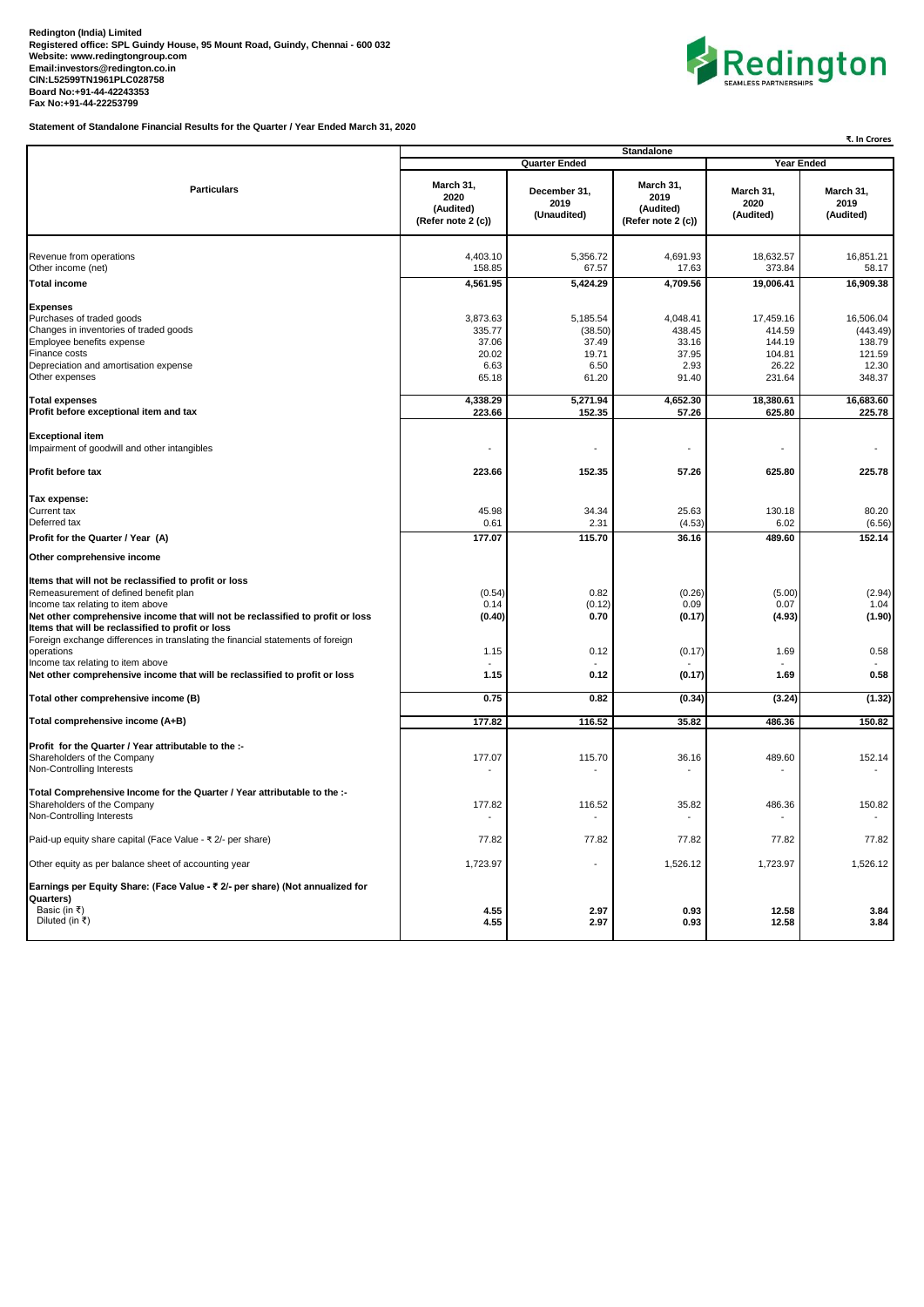

**Statement of Consolidated Financial Results for the Quarter / Year Ended March 31, 2020**

|                                                                                                                                                                                                                                                                                                                                                                          | ₹. In Crores                                              |                                                             |                                                           |                                                               |                                                                |
|--------------------------------------------------------------------------------------------------------------------------------------------------------------------------------------------------------------------------------------------------------------------------------------------------------------------------------------------------------------------------|-----------------------------------------------------------|-------------------------------------------------------------|-----------------------------------------------------------|---------------------------------------------------------------|----------------------------------------------------------------|
|                                                                                                                                                                                                                                                                                                                                                                          | Consolidated<br><b>Quarter Ended</b><br>Year Ended        |                                                             |                                                           |                                                               |                                                                |
| <b>Particulars</b>                                                                                                                                                                                                                                                                                                                                                       | March 31,<br>2020<br>(Audited)<br>(Refer note 2 (c))      | December 31,<br>2019<br>(Unaudited)                         | March 31,<br>2019<br>(Audited)<br>(Refer note 2 (c))      | March 31,<br>2020<br>(Audited)                                | March 31,<br>2019<br>(Audited)                                 |
| Revenue from operations<br>Other income (net)<br><b>Total income</b>                                                                                                                                                                                                                                                                                                     | 12,666.66<br>10.60<br>12,677.26                           | 14,784.49<br>11.11<br>14,795.60                             | 12,582.68<br>26.97<br>12,609.65                           | 51,465.17<br>48.61<br>51,513.78                               | 46,536.15<br>63.23<br>46,599.38                                |
| <b>Expenses</b><br>Purchases of traded goods<br>Changes in inventories of traded goods<br>Employee benefits expense<br>Finance costs<br>Depreciation and amortisation expense<br>Other expenses                                                                                                                                                                          | 11,292.55<br>659.00<br>204.42<br>47.00<br>37.77<br>266.89 | 14,648.36<br>(633.06)<br>194.09<br>43.94<br>37.33<br>276.85 | 11,444.26<br>411.43<br>186.27<br>57.25<br>15.24<br>285.32 | 48,276.57<br>371.71<br>783.78<br>219.06<br>155.40<br>1,010.30 | 44,598.99<br>(786.15)<br>724.20<br>204.15<br>63.36<br>1,100.43 |
| <b>Total expenses</b><br>Profit before exceptional item and tax                                                                                                                                                                                                                                                                                                          | 12,507.63<br>169.63                                       | 14,567.51<br>228.09                                         | 12,399.77<br>209.88                                       | 50,816.82<br>696.96                                           | 45,904.98<br>694.40                                            |
| <b>Exceptional item</b><br>Impairment of goodwill and other intangibles                                                                                                                                                                                                                                                                                                  | 3.60                                                      | ä,                                                          |                                                           | 4.68                                                          | 71.06                                                          |
| Profit before tax                                                                                                                                                                                                                                                                                                                                                        | 166.03                                                    | 228.09                                                      | 209.88                                                    | 692.28                                                        | 623.34                                                         |
| Tax expense:<br>Current tax<br>Deferred tax<br>Profit for the Quarter / Year (A)                                                                                                                                                                                                                                                                                         | 31.81<br>7.52<br>126.70                                   | 51.51<br>12.19<br>164.39                                    | 43.90<br>(6.50)<br>172.48                                 | 141.99<br>16.37<br>533.92                                     | 157.55<br>(18.68)<br>484.47                                    |
| Other comprehensive income                                                                                                                                                                                                                                                                                                                                               |                                                           |                                                             |                                                           |                                                               |                                                                |
| Items that will not be reclassified to profit or loss<br>Remeasurement of defined benefit plan<br>Income tax relating to item above<br>Net other comprehensive income that will not be reclassified to profit or loss<br>Items that will be reclassified to profit or loss<br>Foreign exchange differences in translating the financial statements of foreign operations | (3.31)<br>0.14<br>(3.17)<br>187.06                        | 0.88<br>(0.13)<br>0.75<br>18.27                             | 0.57<br>(0.15)<br>0.42<br>(21.65)                         | (8.12)<br>0.17<br>(7.95)<br>283.61                            | (3.29)<br>1.16<br>(2.13)<br>138.67                             |
| Income tax relating to item above<br>Net other comprehensive income that will be reclassified to profit or loss                                                                                                                                                                                                                                                          | 187.06                                                    | 18.27                                                       | (21.65)                                                   | 283.61                                                        | 138.67                                                         |
| Total other comprehensive income (B)                                                                                                                                                                                                                                                                                                                                     | 183.89                                                    | 19.02                                                       | (21.23)                                                   | 275.66                                                        | 136.54                                                         |
| Total comprehensive income (A+B)                                                                                                                                                                                                                                                                                                                                         | 310.59                                                    | 183.41                                                      | 151.25                                                    | 809.58                                                        | 621.01                                                         |
| Profit for the Quarter / Year attributable to the :-<br>Shareholders of the Company<br>Non-Controlling Interests                                                                                                                                                                                                                                                         | 119.20<br>7.50                                            | 155.90<br>8.49                                              | 168.94<br>3.54                                            | 515.21<br>18.71                                               | 507.78<br>(23.31)                                              |
| Total Comprehensive Income for the Quarter / Year attributable to the :-<br>Shareholders of the Company<br>Non-Controlling Interests                                                                                                                                                                                                                                     | 283.76<br>26.83                                           | 172.60<br>10.81                                             | 146.90<br>4.35                                            | 760.78<br>48.80                                               | 628.52<br>(7.51)                                               |
| Paid-up equity share capital (Face Value - ₹ 2/- per share)                                                                                                                                                                                                                                                                                                              | 77.82                                                     | 77.82                                                       | 77.82                                                     | 77.82                                                         | 77.82                                                          |
| Other equity as per balance sheet of accounting year                                                                                                                                                                                                                                                                                                                     | 4,231.03                                                  | $\overline{a}$                                              | 3,828.16                                                  | 4,231.03                                                      | 3,828.16                                                       |
| Earnings per Equity Share: (Face Value - ₹ 2/- per share) (Not annualized for<br>Quarters)<br>Basic (in ₹)<br>Diluted (in ₹)                                                                                                                                                                                                                                             | 3.06<br>3.06                                              | 4.01<br>4.01                                                | 4.34<br>4.34                                              | 13.24<br>13.24                                                | 12.80<br>12.80                                                 |